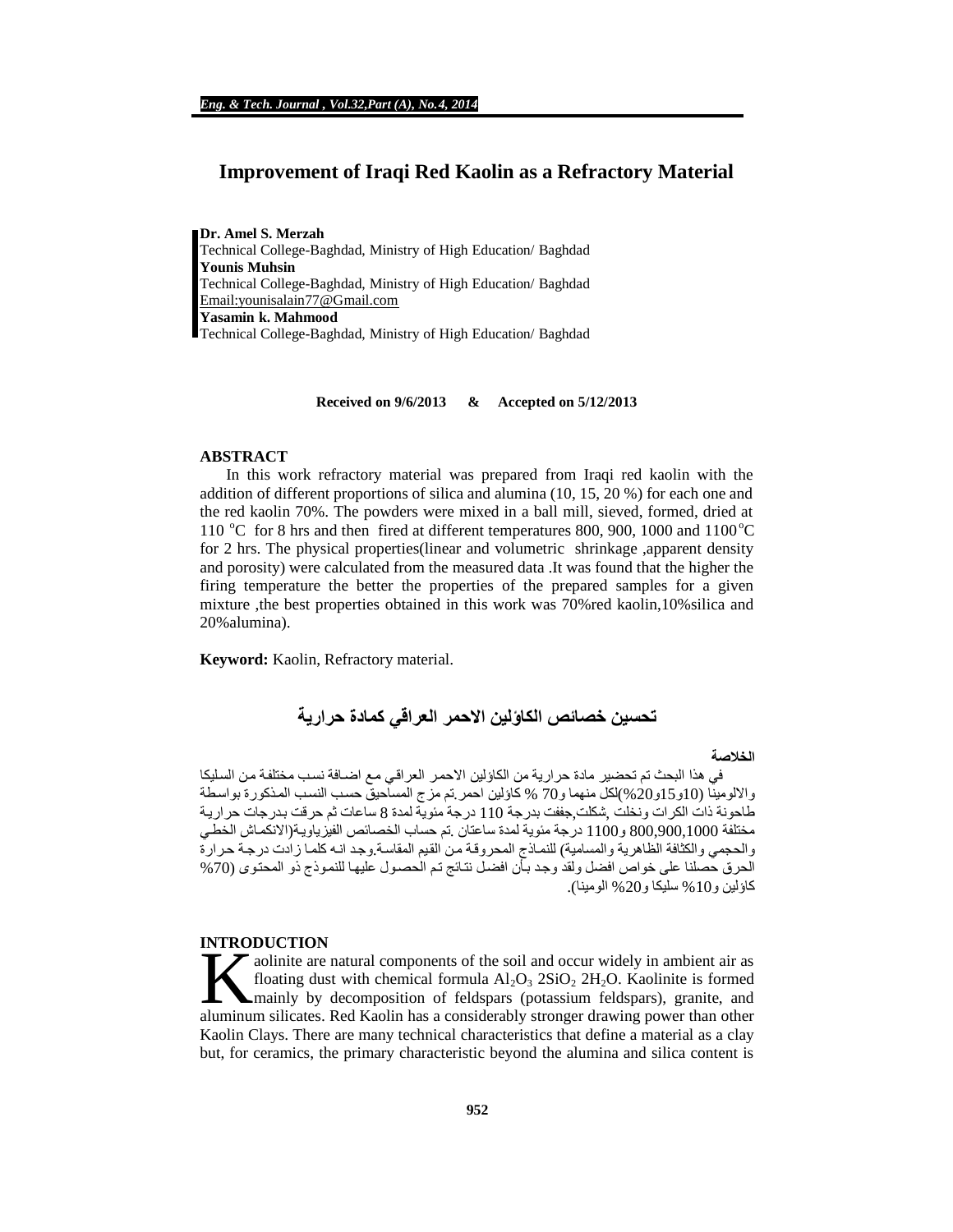the fact that they are composed of very small flat plate lids with a resulting very large surface area with microscopic water between them so they slide on one another and additionally tend to hold their shape. Additional properties of clays are 1) harden when dried and become permanent when fired, 2) shrink during drying and firing, 3) refractory (resist softening at high temperature), 4) heat, sound and electrical insulation [1].

Refractories are heat resistant materials used in almost all processes involving high temperatures and/or corrosive environment. These are typically used to insulate and protect industrial furnaces and vessels due to their excellent resistance to heat, mechanical damage [1]

Alumina is one of the most chemically stable oxides known, which offers excellent hardness, strength and spelling resistance. It is insoluble in water and super heated steam, and in most inorganic acids and alkalis. Alumina refractory have the characteristics of fire –clay brick which carry high temperature ranges that makes itsuitable for lining furnace [2]. Silica as quartz raw material was taken from Al-Ruatba in the western desert of Iraq contains  $98.2\%$ SiO<sub>2</sub> (Stat Company for Geological Survey and Mining). There are several parameters that may determine the type of raw material to use in a refractory product.

No single refractory material has ideal properties e.g. sintered alumina may have excellent corrosion resistance but poor thermal shock properties. This means a wide range of alumina raw materials need to be made available to refractory organizations.

In general alumina based materials are defined by their  $Al_2O_3$  content, other elements such as Fe<sub>2</sub>O<sub>3</sub> .SiO<sub>2</sub>, CaO, K<sub>2</sub>O and Na<sub>2</sub>O are important factors during the selection process. Also, bulk density, porosity and high temperature volume stability of a raw material have a significant effect on the properties of the final product [3]

Abundant clay deposits are found in Iraq, unfortunately many of these reserved are considered unsuitable for brick industry. The clays are full of calcium in the form of carbonate, soluble salts, and contain almost the most difficult clay mineral there is from a processing point of view montmorillonite[4].

Calcium carbonate is commonly associated with most of the Iraqi soils and especially with that of the northern part of the country. During  $CaCO<sub>3</sub>$  decomposes to lime when carbonate–contained soil is fired and if not very finely ground, "lime blowing "occurs causing cracking or even complete disruption of the bricks. On the other hand, finely divided lime acts as a powerful flux which accelerates vitrification and shortens its temperature range. 1t has also been observed that decomposition of  $CaCO<sub>3</sub>$  creates cellular, structures and affects efflorescence formation [5].

The formation of glassy matrix was responsible for the densification and shrinkage of bricks, and consequently the reduction of the porosity. The higher the glassy matrix, the higher is the development of densification [6].

#### **Materials and Methods**

The materials used are red kaolin, alumina and silica with the distilled water as a binder. The chemical analysis of red kaolin as shown in Table (1):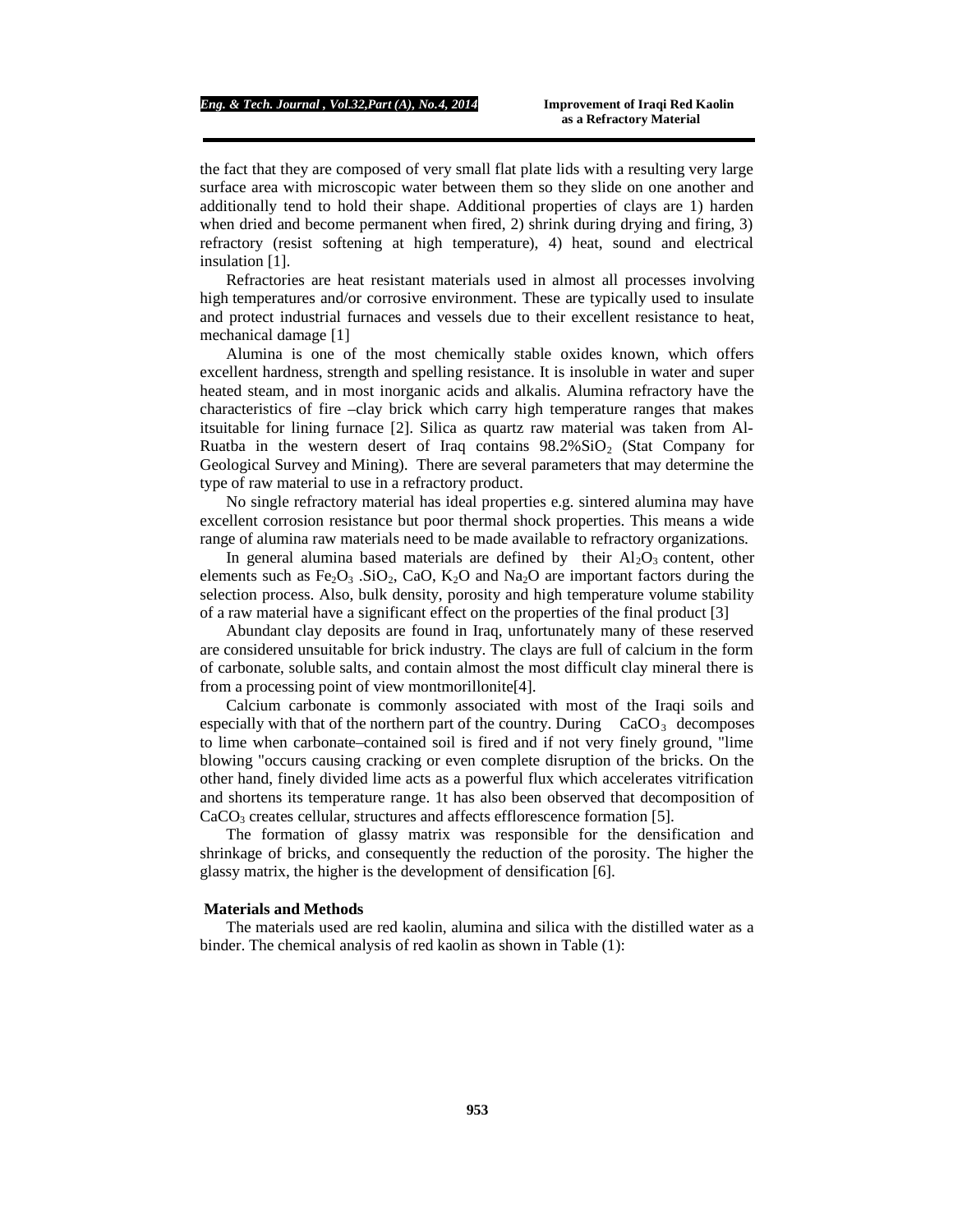| <b>Oxides composition</b>      | Wt%   |
|--------------------------------|-------|
| SiO <sub>2</sub>               | 40.54 |
| $Al_2O_3$                      | 07.55 |
| Fe <sub>2</sub> O <sub>3</sub> | 05.73 |
| TiO <sub>2</sub>               | 00.53 |
| Na <sub>2</sub> O              | 01.03 |
| $K_2O$                         | 01.50 |
| CaO                            | 21.87 |
| MgO                            | 04.65 |
| SO <sub>3</sub>                | 00.25 |
| L.O.I                          | 16.35 |

|  | Table (1) the chemical analysis of Iraqi red kaolin. |  |  |
|--|------------------------------------------------------|--|--|
|  |                                                      |  |  |

\*Chemical analysis was made by (State Company of Geological Survey and Mining

The equipments and tools used were include ball mill for mixing, sieve shaker, steel moulds, electrical furnace, Vernier, sensitive balance, and electrical dryer. The red kaolin is the main raw material was mixed with alumina and silica in different proportions as in Table (2) below:

| <b>Material</b> | <b>Batch 1</b> |     |     |     |
|-----------------|----------------|-----|-----|-----|
| Red kaolin      | 100%           | 70% | 70% | 70% |
| Silica          |                | 10% | 15% | 20% |
| Alumina         |                | 20% | 15% | 10% |

**Table (2) The percentages of materials in each batch.** 

#### **Shrinkage test**

Test specimens from each composition were dried at 110ºC for 8 hours to ensure water loses. The test specimens were then measured (in terms of dimension) and their values were noted as dry lengths.

The test specimens were also fired in an electric furnace to temperatures of 800, 900, 1000 and 1100ºC. They were allowed to cool. The specimens were weighed and measured. And the fired weight and fired length were recorded. For each sample, different specimens were tested and the averages of the above parameters were calculated and recorded.

The linear shrinkage and volumetric shrinkage were calculated for each test specimen using the following formula [7]:

| Linear Shrinkage = $L_1$ - $L_2/L_1$ *100% | $\dots(1)$ |
|--------------------------------------------|------------|
|--------------------------------------------|------------|

| Volume Shrinkage = $V_1 - V_2/V_1 * 100\%$ | $\dots (2)$ |
|--------------------------------------------|-------------|
|--------------------------------------------|-------------|

Where:  $L_1$  means initial length;  $L_2$  is fired length  $V_1$ ,  $V_2$  is the initial volume and fired volume respectively.

### **Apparent density and apparent porosity,**

The test specimens after drying and firing in an electric furnace were weight measured and recorded. They were allowed to cool and then immersed in a beaker of water. Bubbles were observed as the pores in the specimens were filled with water.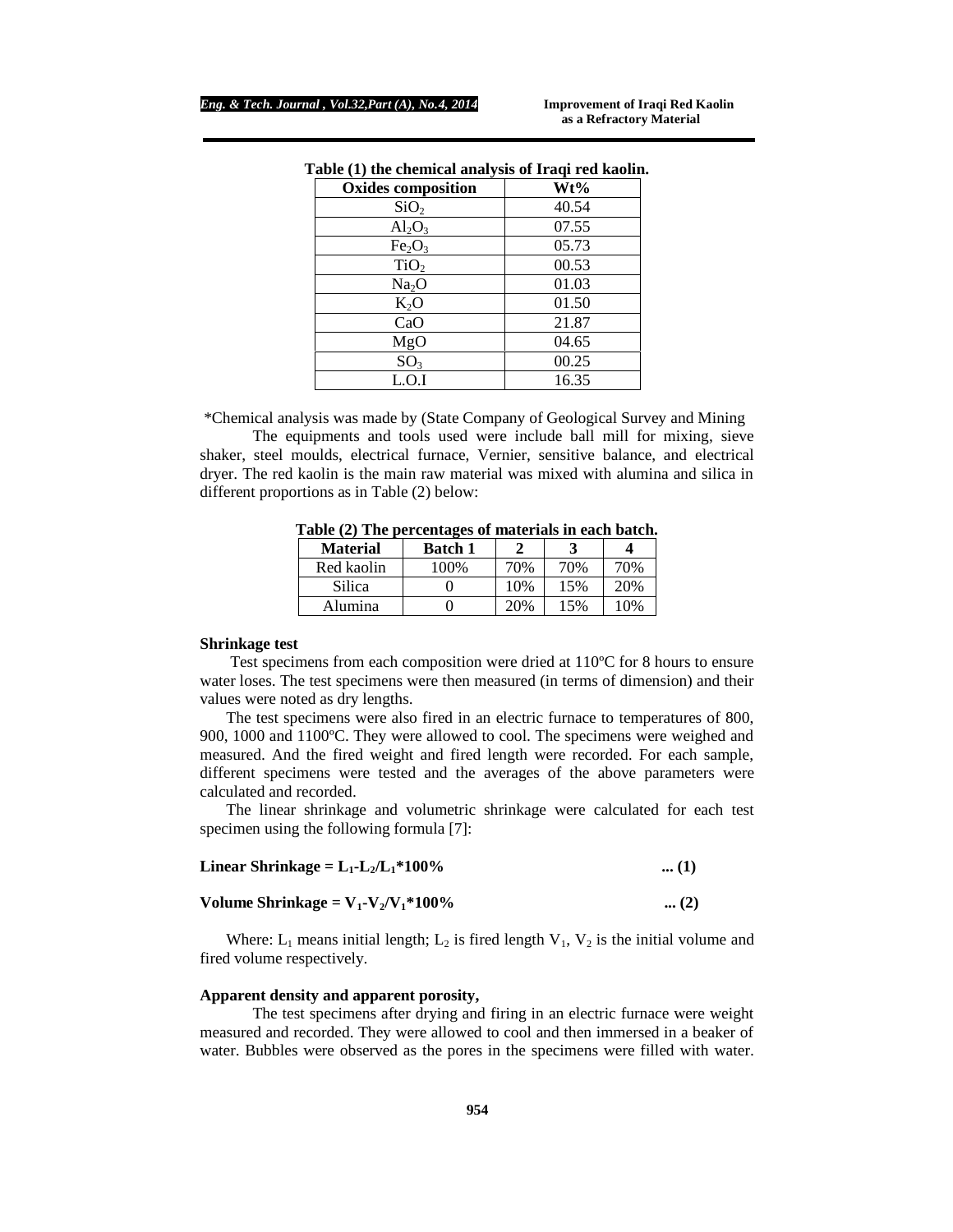Their soaked weights were measured and recorded. They were then suspended in a beaker one after the other using a sling and their respective suspended weights were measured and recorded.

Their respective apparent densities, apparent porosity, were calculated using the Archimedes method as in the formulae below [7]:

# **Apparent Density=W**<sub>t</sub> $\prime$  (W<sub>**f<sup></sub></sup>-Ws**) ... (3)</sub>

# **Apparent Porosity= (W-Wf)/ (W-Ws)\*100 ... (4)**  Where:  $W_f$  = Weight of fired specimen, Ws = Weight of fired specimen suspended in

water, and  $W = Weight of soaked specimen suspended in air$ 

# **RESULTS AND DISCUSSION**

#### **Linear Shrinkage**

From Figure (1) the percentage linear shrinkage values of the samples prepared with varying Silica and Alumina content as in Table (2) and fired at different temperatures 800, 900, 1000 and1100ºC varied from 14% for sample prepared from batches 1 and fired at 800  $\degree$ C to 5.5% for sample prepared from batch 2 fired at 1100 ºC which is differs from that for batch 3 and 4 fired at the same temperature 1100 ºC. It does appear that alumina reduce shrinkage. The higher the kaolin content, the higher the shrinkage. The drying shrinkage indicates to some degree the plasticity of the mixture. A large drying shrinkage means that mixture could absorb much water, which in turn indicates fine mixture particles. The firing shrinkage indicates how fusible the mixture is and the shrinkage of samples increases with kaolin quantity increasing [8].



**Figure (1) the linear shrinkage of red kaolin with different alumina and silica contained, as a function of firing temperature.**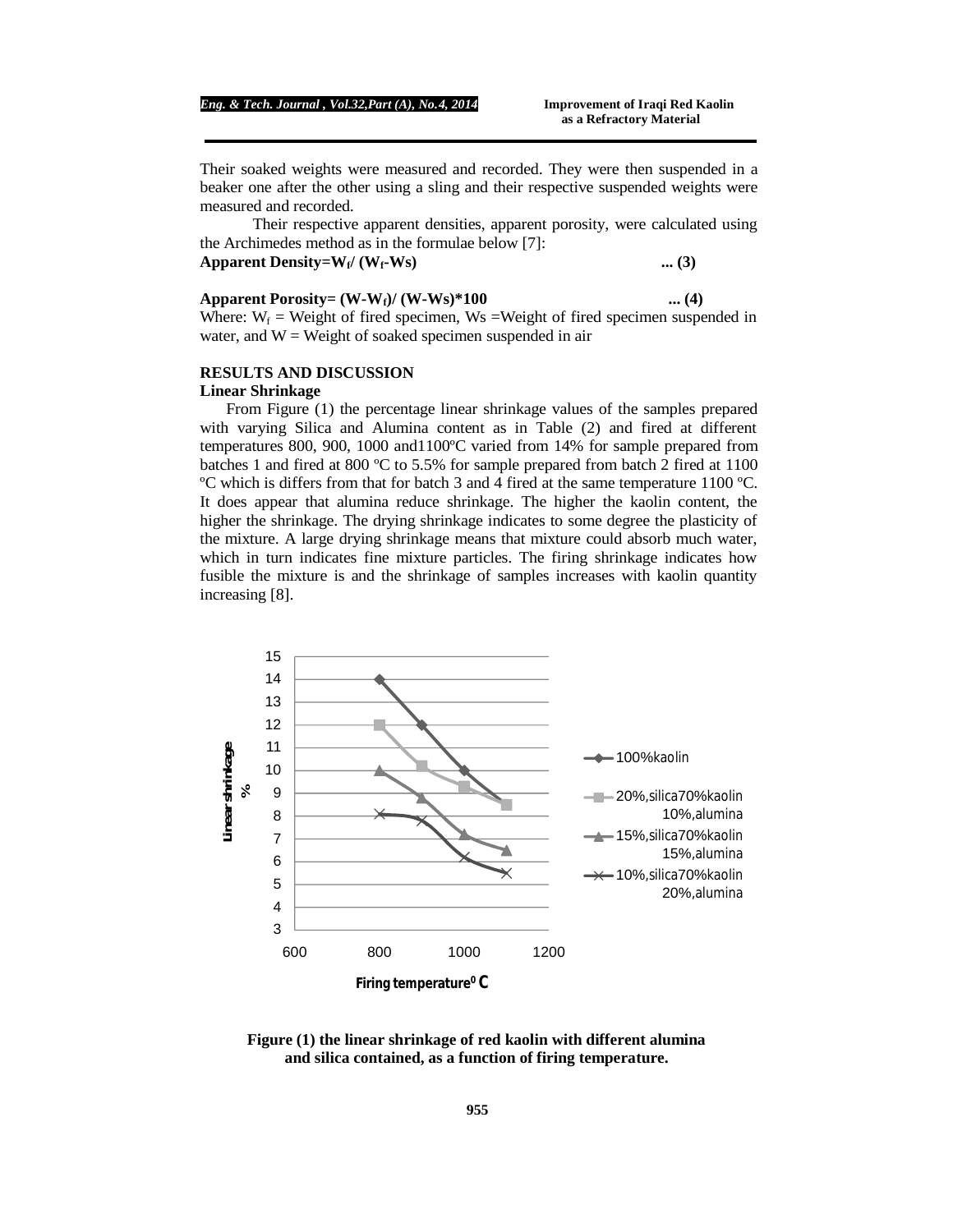# **Volumetric Shrinkage**

The volumetric shrinkage as in Figure (2) shows the same behavior as that in linear shrinkage with maximum value 16% also for sample prepared from batch 1 without addition of Silica and Alumina , fired at 800 °C, and a minimum value 5.3% for sample prepared from batches 2, fired at  $1100 \degree C$ . This indicates a stability and homogeneity in shrinkage happened after firing due to the good distribution of water molecules through the bulk of prepared samples with the given ratios of added alumina and silica.

The increasing amount of kaolin and firing at the highest temperature raised the quantity of mullite phase. It begins to dominate over the corundum phase. This is observed with decomposition of kaolin to mixed oxides and the formation of mullite in the reaction with additional alumina and silica oxides during firing process.



**Figure (2) the volumetric shrinkage of red kaolin with different Alumina and silica contained, as a function of firing temperature.** 

### **Apparent Density**

From Figure (3) it is appeared that the apparent density increased by increasing the firing temperature and with increasing alumina content and reach a maximum apparent density for batch 2 (70% red kaolin, 10% silica and 20% alumina).This indicates the formation of glassy matrix which was responsible for the densification and shrinkage of the investigated samples, and consequently the increase in density. The higher the amount of glassy matrix, the higher is the development of densification. Therefore the sample prepared with 10% silica and contain relatively high amount of alumina showed relatively higher density, and lower porosity. It has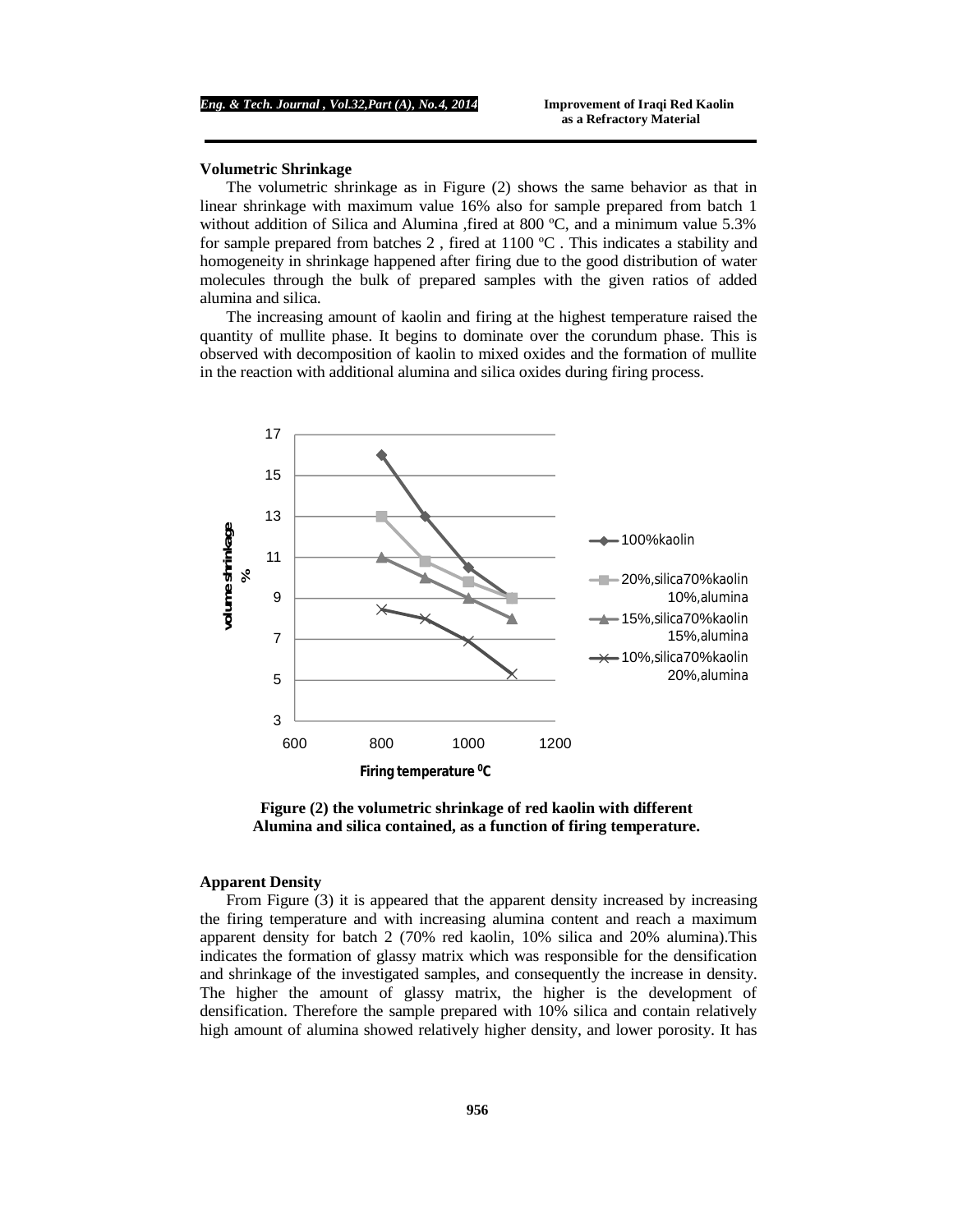#### *Eng. & Tech. Journal , Vol.32,Part (A), No.4, 2014* **Improvement of Iraqi Red Kaolin**

been reported that the density reaches its maximum at the temperature where there is enough liquid phase to block the open porosity (9).



# **Figure (3) the apparent density of red kaolin with different alumina and silica contained, as a function of firing temperature.**

#### **Apparent Porosity**

From Figure (4), sample prepared from batch 1 fired at 800 °C shows the highest porosity, 8.2% while sample prepared from batches 2 and 3 which fired at 1100 ºC showed the lowest,  $4.1\%$ . This indicates that high percentage of silica in a sample leads to high porosity of that sample at high temperature but further increase in temperature led to a reduction in porosity because the resulted silica liquid formed during firing helps to bind the different particles together by occupying of the spaces or voids present between ceramics particles leading to decrease in the porosity.

Porosity is a measure of the effective open pore space in the refractory into which the molten metal, slag, fluxes, vapors etc can penetrate and thereby contribute to eventual degradation of the structure. The porosity of refractory is expressed as the average percentage of open pore space in the overall refractory volume.

High porosity materials tend to be highly insulating as a result of high volume of air they trap, because air is a very poor thermal conductor. As a result, low porosity materials are generally used in hotter zones, while the more porous materials are usually used for thermal backup. Such materials, however, do not work with higher temperatures and direct flame impingement, and are likely to shrink when subjected to such conditions. Refractory materials with high porosity are usually NOT chosen when they will be in contact with molten slag because they cannot be penetrated as easily.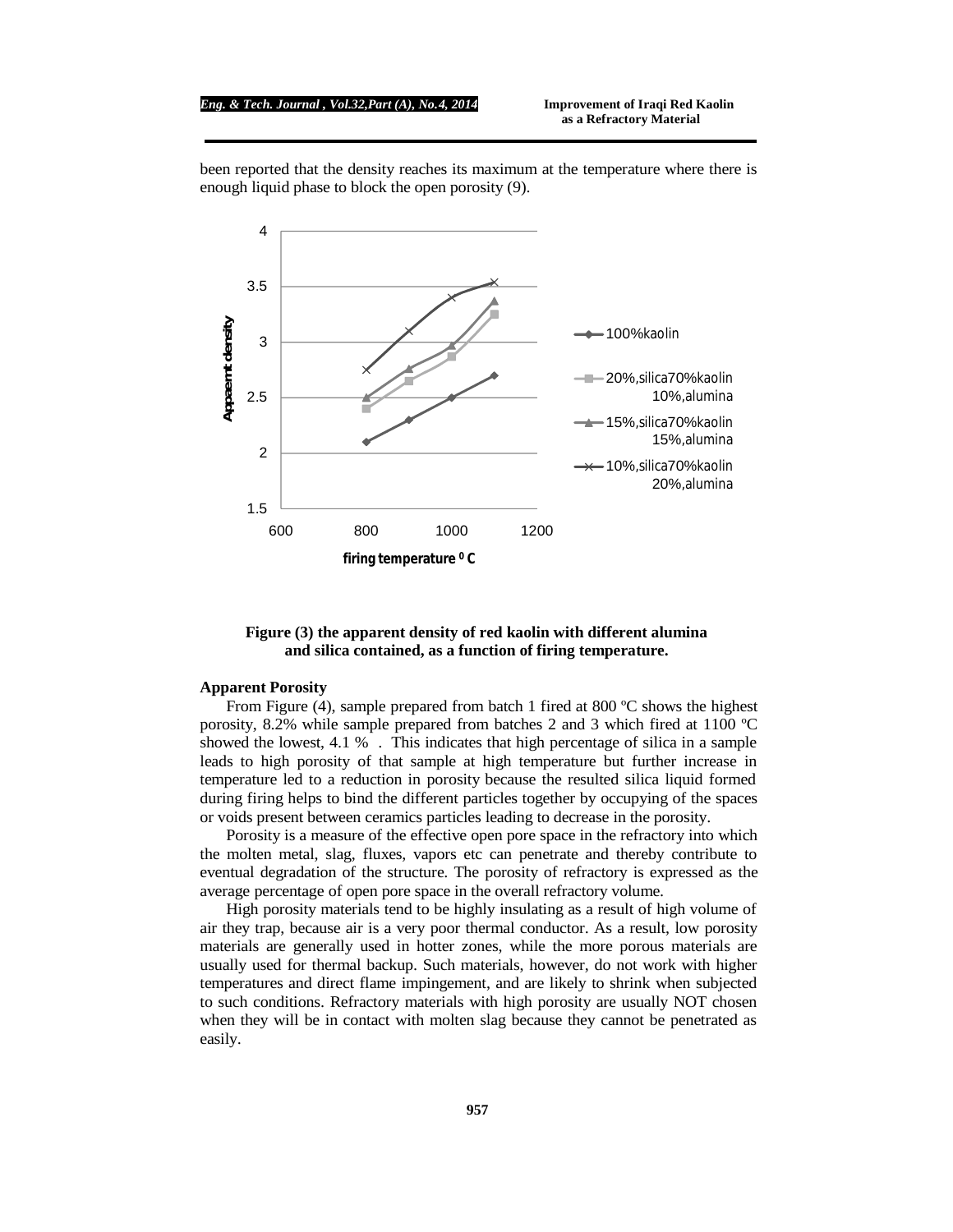# *Eng. & Tech. Journal , Vol.32,Part (A), No.4, 2014* **Improvement of Iraqi Red Kaolin**



# **Figure (4) the apparent porosity of red kaolin with different alumina and silica contained, as a function of firing temperature.**

# **CONCLUSIONS**

- **1-** Red kaolin is suitable for the industrial production of ceramic roofing tiles with the addition of silica and alumina in amount up to 30% by weight for both. The recommended method for molding is the semi-dry pressing process, and firing at 1100 ºC.
- **2-** All properties of the Iraqi fire bricks can successfully improved using red kaolin, silica and alumina with different amounts. The degree of improvement depends on the replacement of red kaolin with  $SiO<sub>2</sub>$  and  $Al<sub>2</sub>O<sub>3</sub>$  and the firing temperature,
- **3-** The local raw materials red kaolin is suitable for the production of building firebricks with small added materials  $SiO<sub>2</sub>$  and  $Al<sub>2</sub>O<sub>3</sub>$  with good properties.
- **4-** The best batch is that with 70% red kaolin, 10% silica and 20% alumina which gives the best combination of properties such as linear, volume shrinkage, density and porosity.
- **5-** Red kaolin can be used as a matrix and reinforced with Silica and Alumina to make suitable brick for lining furnaces which effectively reduces the cost of refractory in Iraq.